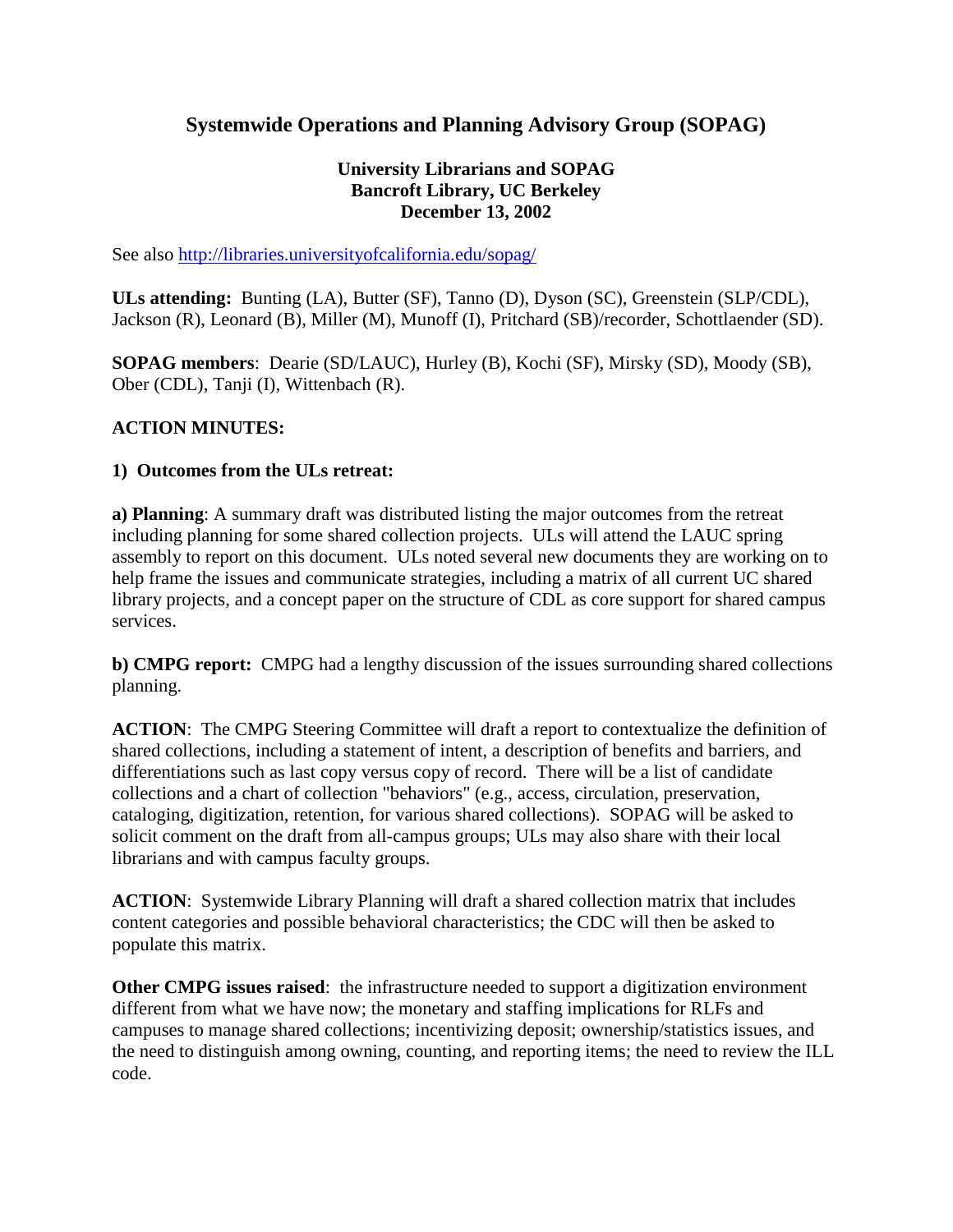**c) Shared services strategy**: Dan discussed an emerging model, with local campus services built on core CDL and systemwide services. He outlined coordinated infrastructure issues that underlie shared services. Overall we should be looking at a layered model, not a series of parallel services. We need not only technical infrastructure, but a stronger framework for cooperating to deliver local services.

**ACTION**: SLP will write up a background document and model of this concept.

**d) Scholarly Information Task Force**: The draft SIP report is being revised to include a statement of vision for the UC libraries, project outcomes, library innovations, and other content. Ultimately the document is to support advocacy and budget defense at the systemwide level and should be able to serve as a core statement for the next several years. It will be reviewed next by SLASIAC at its spring meeting.

**e) RLFs**: The ULs have finalized a charge for a task force to analyze current and future strategies and policies of the RLFs; it will be distributed to SOPAG as soon as editing is finished. Karen Butter and Gerry Munoff will serve as co-chairs.

**f) Digital preservation**: Dan reported on the convergence of several initiatives -- the IMLS and Mellon grants, and other aspects of digital content preservation as highlighted in the DPAC report. The scope so far is limited to UC-created digital files, and then to some government information. However, review is needed for issues related to preserving digital content from third party commercial producers. A director for CDL digital preservation programs is about to be hired, who will have broad coordinative oversight. An advisory group will be set up for the program, to address policy, collection development, and other issues; this group could also study the third party content problems.

**g) Governance and communication**: ULs reviewed the SOPAG summary of current projects, and a library planning task list from Dan.

**ACTION**: SLP will merge these two charts and put a version on the web.

## **2. Additional business from the ULs:**

**a)** Terry Ryan will be recommended as the SOPAG member from UCLA.

**b)** RSC will be asked to revise the UC ILL code on lending items needed for reserves; SOPAG will begin to draft a charge to look broadly at UC ILL policies as they relate to a more active shared environment.

## **3. SOPAG items:**

**a) General**: John updated the group on the status of various SOPAG projects and the work of the all-campus groups. There are 4 new chairs of the all-campus groups. HOTS has raised the issue of how local campus decisions affect the cost and effectiveness of Melvyl record content and system transition; this will be brought back to the ULs by SOPAG once it is more clearly articulated. SOPAG will also consider the broader issue of when does "policy become policy," and how do we know when it needs to be enforced.